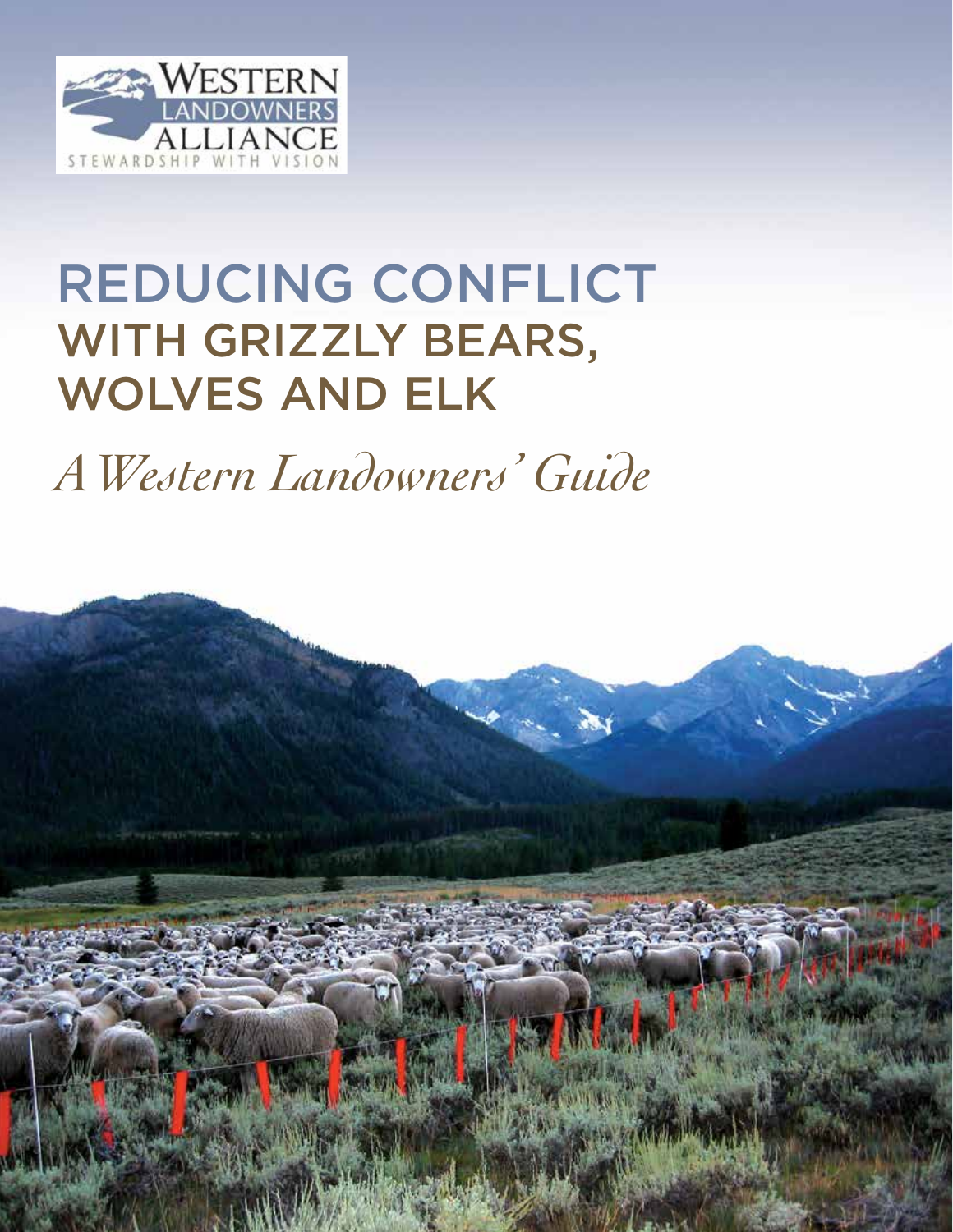



**MARKET** 







Inside Cover Photo: Melanie Elzinga Cover Photo: Lava Lake Land & Livestock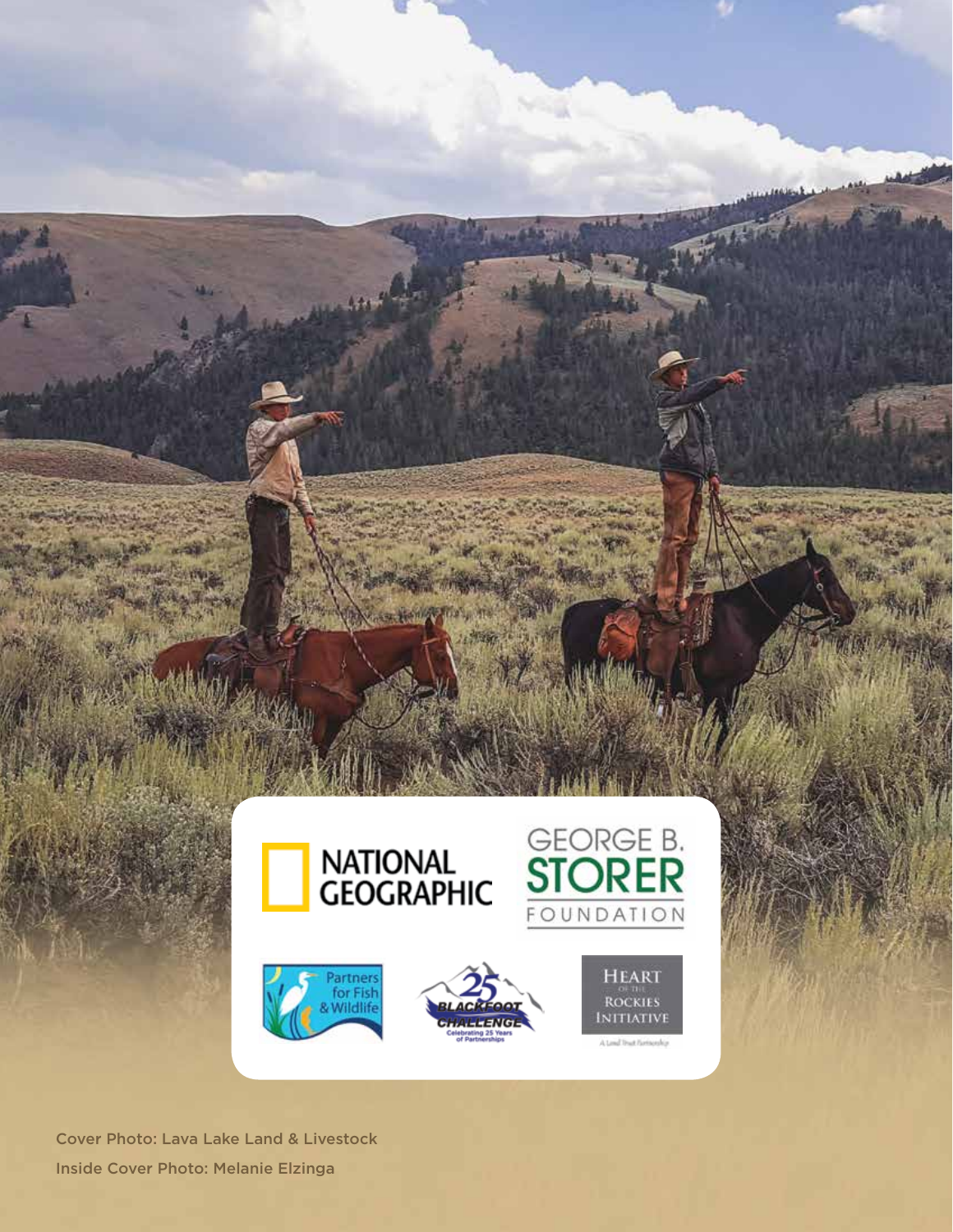### REducing Conflict with Grizzly Bears, Wolves and Elk

## *A Western Landowners' Guide*

Western Landowners Alliance is deeply grateful for the landowners and ranchers, resource managers and others listed below whose collective knowledge and hands-on experience created the substance of this guide. This guide is a compilation of contributions from each of these individuals—a resource created by landowners, for landowners.

### Contributors

Rick Danvir, Lesli Allison, Hilary and Andrew Anderson, Bryce Andrews, Anis Aoude, Matt Barnes, Brian Bean, Jeff Bectell, Gary Burnett, Mark Coats, Jonathan Costa, Jessica Crowder, Wyatt Donald, Glenn and Caryl Elzinga, Jeremy Gingerich, Greg and Karen Hertel, Carrie Hunt, Gus Holm, Heather Johnson, Erik Kalsta, Race King, Cody Lockhart, Hallie Mahowald, Cole Mannix, David Mannix, Doug McWhirter, Michel Meuret, Arthur Middleton, Abby Nelson, Greg Neudecker, Dean Peterson, Mike Phillips, Virginie Pointeau, Steve Primm, Fred Provenza, J. D. Radakovich, Nelson Shirley, Albert Sommers and Cat Urbigkit.



Published by the Western Landowners Alliance PO Box 6278, Santa Fe, New Mexico 87502 Westernlandowners.org

All photos credited where appropriate. Non-credited photos were purchased under a royalty-free license agreement.

First edition, first printing: December 2018

Designed by BadDog Design, Santa Fe, New Mexico

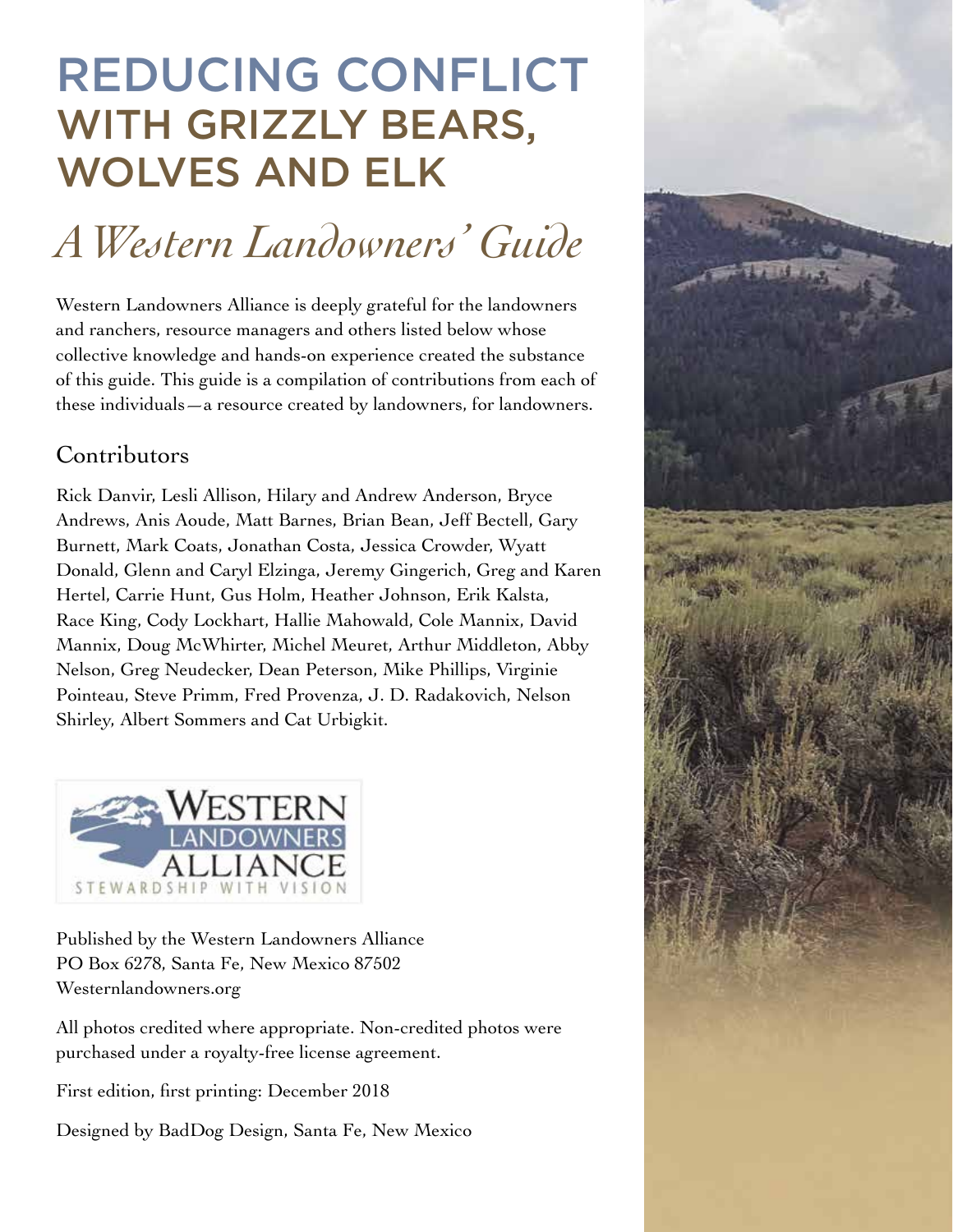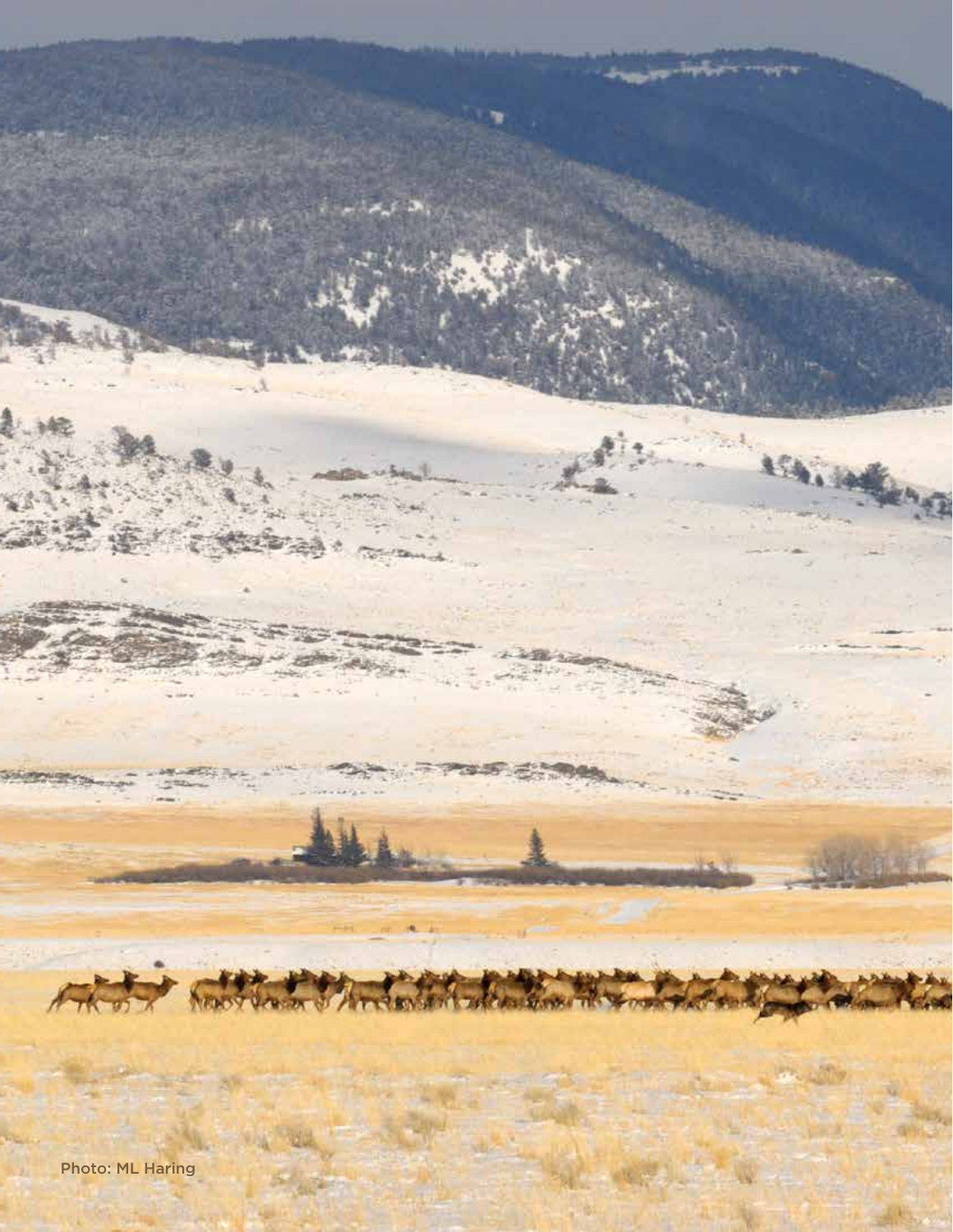### REducing Conflict with Grizzly Bears, Wolves and Elk

## *A Western Landowners' Guide*

This guide has been produced by and for landowners and practitioners constructively engaged in one of the greatest conservation challenges of our time—how to share and manage a wild, working landscape that sustains both people and wildlife.

Western Landowners Alliance is deeply grateful to the many individuals and organizations that have made this guide possible. The knowledge and insight offered here have not been lightly earned. Each of the contributors brings a wealth of real-world and often hard-won experience in ranching and wildlife management. Some ride daily among grizzlies. Others spend nights on the range among wolves. Out of necessity and interest, they are innovators and close observers of wildlife, livestock and people. They know first-hand the difference between what looks good on paper and what works on the ground.

The resources and best management practices in the guide have also been developed and informed by dedicated researchers, wildlife agencies and nonprofit organizations, a number of which are referenced in this guide. From the landowner perspective, these groups deserve great credit and credibility for seeking out solutions that work for both people and wildlife.

The Western Landowners Alliance is indebted to National Geographic Society for making this project possible, and to the wise guidance and unfailing support of Rick Danvir, a founding member, advisor and the principal author of this guide. Rick spent 30 years as a wildlife biologist and manager for the Deseret Ranches, where he pioneered many strategies to integrate wildlife conservation and profitable ranching.

This guide will be successful if the knowledge and perspectives it contains help reduce conflict and prevent losses of both livestock and wildlife. We hope also that it will open new ways of thinking and of relating to land, wildlife and one another.

Lesli Allison *Executive Director Western Landowners Alliance*

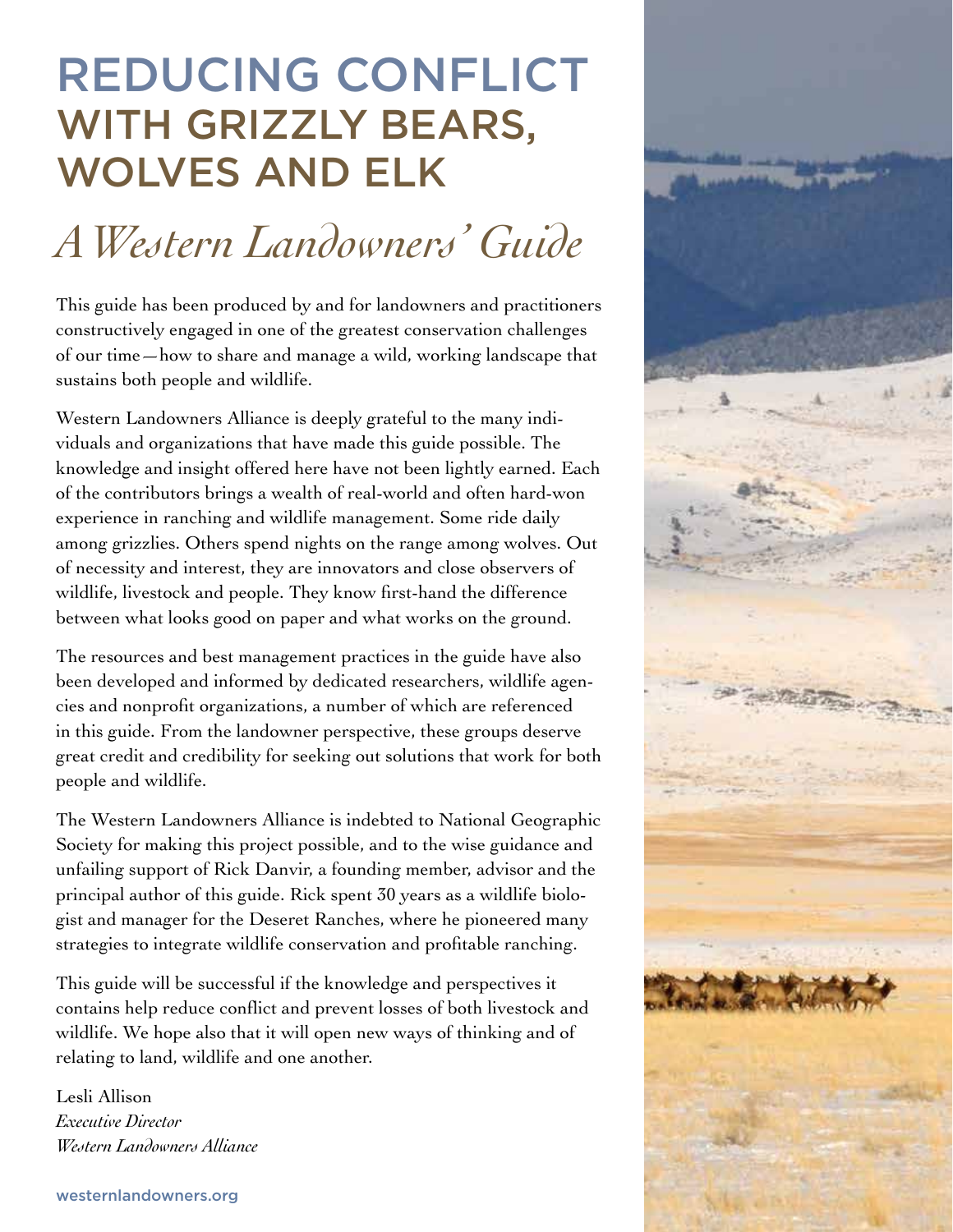# Introduction

Historically, the relationship between ranchers and large carnivores—native predators capable of killing and eating livestock—in the western United States has been predominantly adversarial. Ranchers and, more recently, governmentsponsored programs employed poisoning, trapping, culling, shooting and eventually aerial gunning to reduce predator numbers and conflict.

6 Western Landowners Alliance

s a result of these efforts, the gray wolf<br>was extirpated in the lower forty-eight<br>states and the grizzly bear (brown bear was extirpated in the lower forty-eight states and the grizzly bear (brown bear) was reduced to a small population in the Northern Rockies. Black bear and mountain lion (cougar) fared better, maintaining populations in most western states. Coyotes fared best, seeming to thrive in the face of persecution, nearly doubling their range to inhabit the eastern as well as western United States.

Curtailed use of poisons, better management by state wildlife agencies and recovery efforts through the Endangered Species Act (ESA) have expanded the ranges and increased the abundance of all five of these large carnivore species. The ESA has been effective for several of these species; as a consequence of federal listing and recovery efforts, wolf and grizzly bear management is being returned to state wildlife agencies, along with that of black bears and mountain lions. Without ESA

**CLEARANT WITH AR**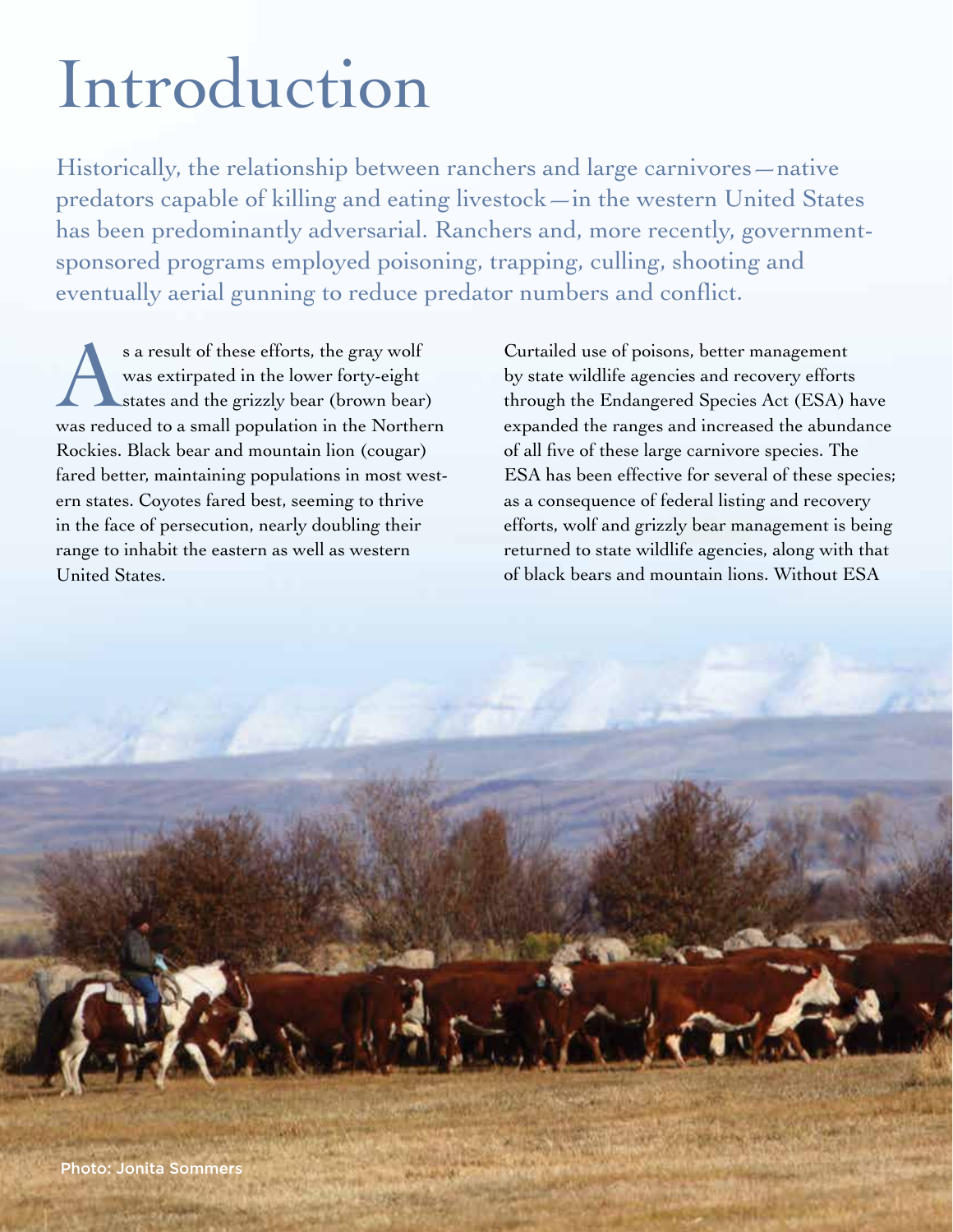protections and despite the fact that coyote hunting is largely unregulated, coyotes are thriving both in the wild and in urban settings across the country.

The recovery of large ungulates (native hoofed grazers and browsers), including Rocky Mountain

elk (hereafter, elk), is also a conservation success story. Elk were once hunted until only a small population remained within Yellowstone National Park, but thanks to efforts by nonprofit organizations (NGOs) and state wildlife agencies, they have repopulated the western states and several eastern states as well. Other large ungulates that were similarly over-hunted by the turn of the century, including bison, bighorn sheep, mule deer and pronghorn, have also recovered to varying degrees.

As populations of elk, wolves and grizzly bears have increased in the West, conflicts with rural farmers, ranchers and other landowners have also increased. Agricultural challenges from elk and other ungulates include crop depredation, forage competition and disease concerns. Wolf conflict primarily involves livestock depredation. Bears (both grizzly and black) are omnivorous and attracted to a wide range of food sources. When grizzly bears' wide-ranging foraging habits bring them in contact



**Photo: Jonita Sommers** 

"Keeping ranching economically viable is the best way to keep wildlife habitats connected and available for wildlife. Working ranches are generally a better place for big wildlife species than in housing developments." *—Wyoming rancher and state legislator Albert* 

*Sommers* 

with humans, safety becomes a concern. Grizzly bears may aggressively defend cubs and food sources from perceived threats.

What is the role private lands and ranchers play in maintaining habitat for populations of large carnivores and ungulates? Why should these animals have to co-exist with farmers, ranchers or other rural landowners? Because much of the land that once provided continuous wildlife habitat in

the valleys and foothills of the Rockies has been developed into cities, towns and residences, the remaining lower elevation, intermixed private and publicly owned working lands provide important seasonal habitat and key migration corridors. Despite the conflicts with rural agriculture, large carnivores and ungulates are generally better suited to rural working lands than to urban or residential areas. The private and publicly owned working landscapes of the American West are the last best place—indeed perhaps the last chance—for these large species to exist in the lower 48 states.

Wyoming rancher and state legislator Albert Sommers explains it this way:

*It is so important for people to understand the critical role private ranches play in connecting landscapes together. We need to support programs like the Farm Bill to help private ranchers with conflict mitigation practices, fence modifications and conservation easements. For their part, ranchers need to learn what wildlife need on the landscape they are stewarding. Big game migrations wouldn't exist* 

*without ranching as an industry that maintains open space. If you have land churn (a high rate of ownership turnover) in the marketplace, it's less likely that the landscape will remain intact. Keeping ranching*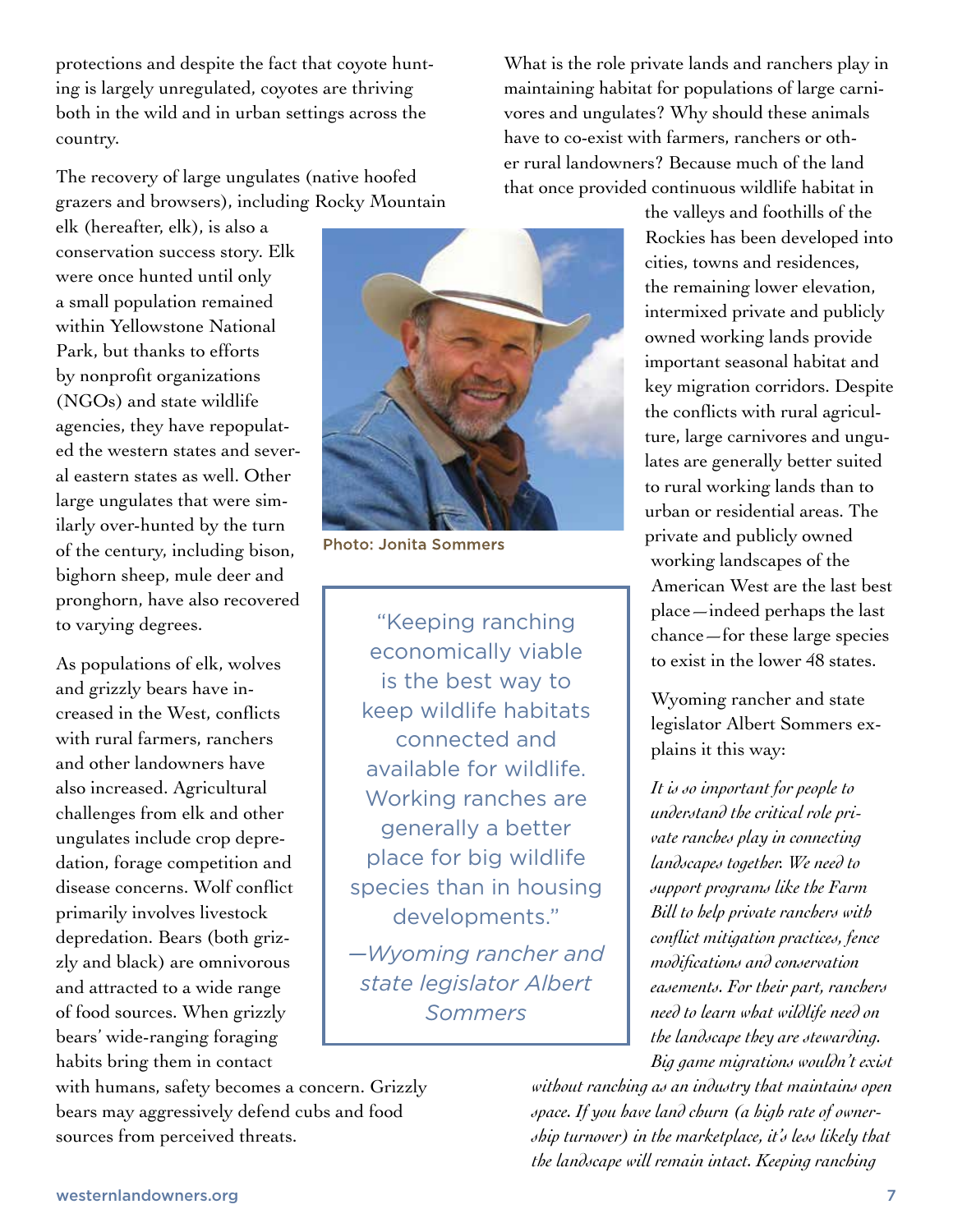*economically viable is the best way to keep wildlife habitats connected and available for wildlife. Working ranches are generally a better place for big wildlife species than in housing developments.*

Winter in the Northern Rockies is tough for both domestic and native ungulates. Stockpiling forage, whether in bales or in pasture, is essential for maintaining livestock until grass grows again the following year. However, stockpiling forage for fall, winter and spring use isn't possible if elk consume it all. Too many elk can greatly reduce a producer's flexibility and profitability. When elk are trailed to their winter grounds by wolves or when they are carriers of brucellosis, the risks to producers are compounded. Similarly, getting cattle off irrigated meadows and out on range away from the home ranch isn't economically feasible if the young calves are eaten by grizzly bears and wolves. Livestock depredation by carnivores impacts producers' profitability, together with their ability to maintain and manage their associated private lands.

Federal and state regulation has played a key role in the conservation of large carnivores and ungulates in the western United States. At the same time, ongoing collaborative efforts between producers; landowners; local, state and federal governments and agencies; and NGOs are also needed to sustain their populations by mitigating conflict and integrating wildlife and agriculture on western working landscapes. Locally based, collaborative working groups comprising diverse interests are effective in developing and communicating sound solutions, drafting policies and securing funding assistance for conflict mitigation. Producers and landowners are proactively testing and implementing new technological solutions as well as dusting off old tricks. They are learning from and sharing knowledge with their Old World counterparts, some of whom have continuously farmed and herded livestock among wolves and bears for centuries. While not universally effective, in many cases practices such as carcass removal, electrified crop fields and calving pastures, livestock guardian dogs, range riding, livestock herding and predator removal have significantly reduced conflict.

This guide is a compilation of landowner contributions acquired through one-on-one interviews, landowner meetings and group discussions hosted by the Western Landowners Alliance (WLA) in 2017-2018. Contributors describe the use and assess the effectiveness of wildlife conflict mitigation strategies and practices. Additional web and print resources are referenced to provide more in-depth information where necessary.

The ranchers' and farmers' practices and lessons learned presented here include the value of collaborative discussions, real listening and developing shared goals with other groups and individuals interested in the conservation of large carnivores and ungulates. They are intended to help owners and managers of private working landscapes mitigate conflict and coexist with large wildlife by 1) summarizing scientific understanding of key aspects of ungulate and carnivore ecology and behavior; 2) summarizing conflict mitigation strategies, tactics and programs available to landowners; and 3) assessing their effectiveness through interviews and case studies. Contributing landowners and others share their thoughts on the effectiveness of strategies and programs and discuss additional knowledge, policy and funding needs. The guide also describes and references some of the programs available through state wildlife agencies and NGOs to provide assistance, incentivize coexistence and mitigate conflict.

WLA offers this guide to help ranchers, farmers and other private land managers better understand the approaches and practices currently used by fellow landowners to mitigate carnivore and ungulate conflict. We hope that it will help inform discussions to improve policies and funding for conflict mitigation. As landowners, we believe that the successful conservation of large carnivores, ungulates and working landscapes are closely linked—wildlife and rural livelihoods equally depend on healthy working landscapes.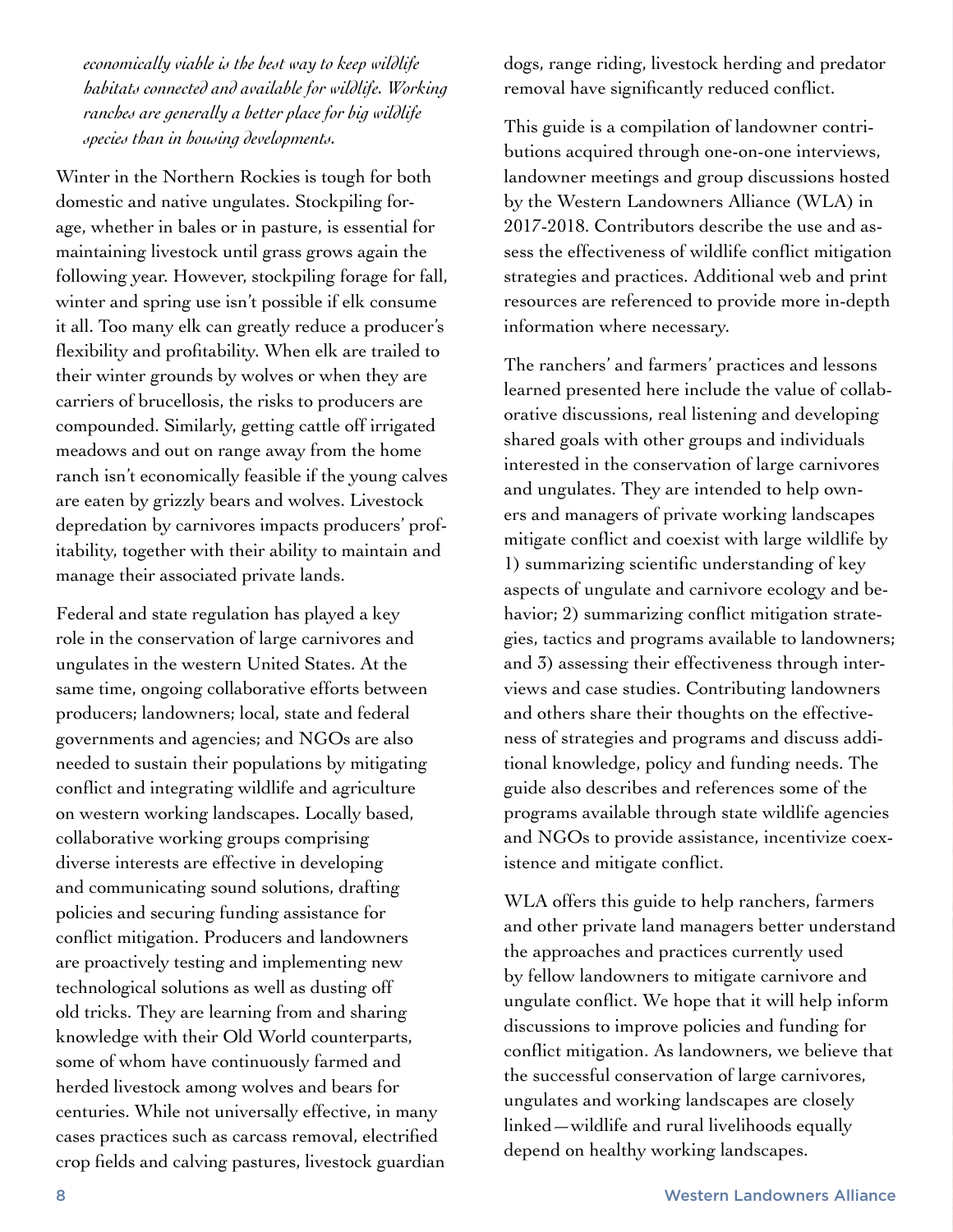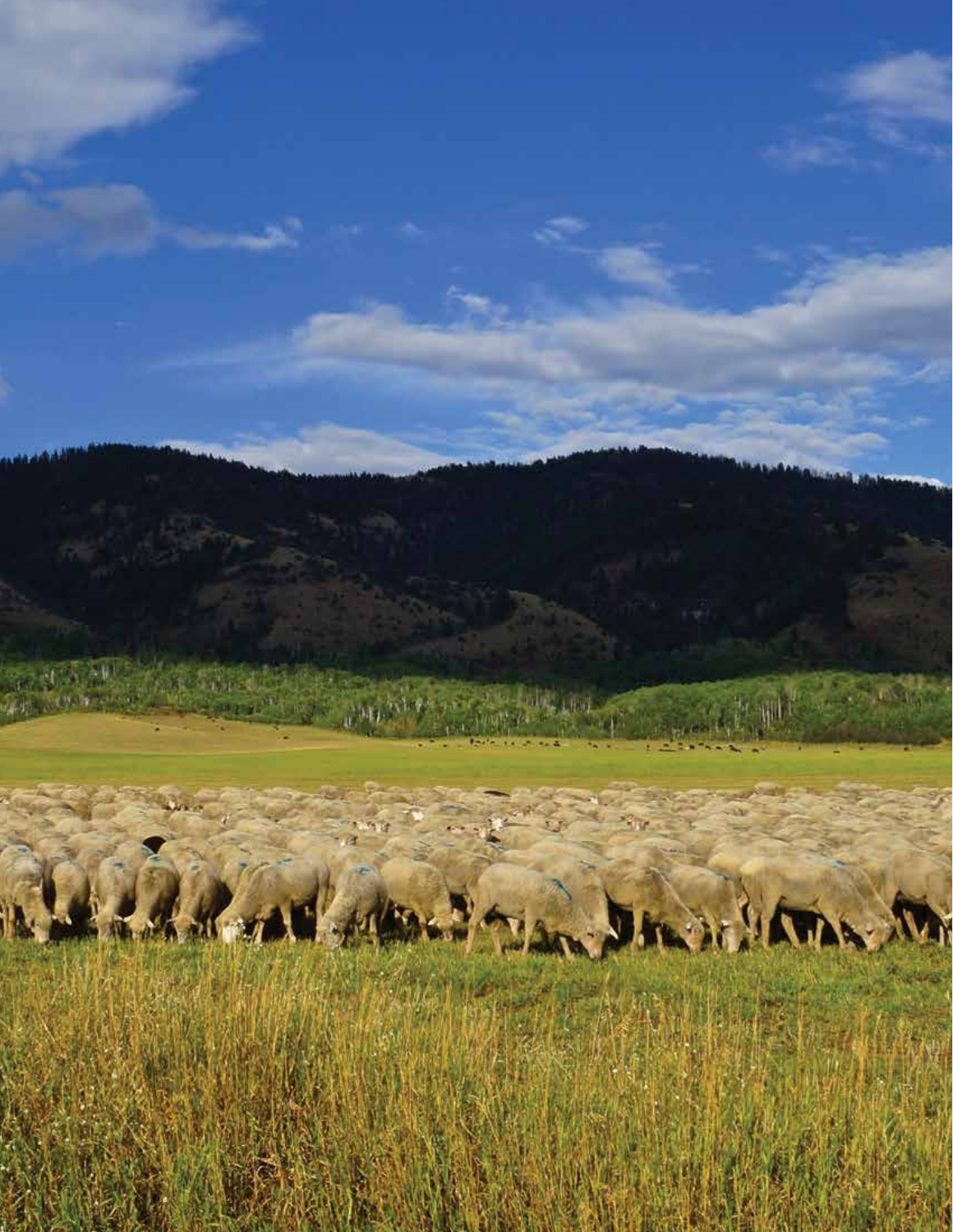# Table of Contents

Anderson Ranch, Montana. Photo: Louise Johns